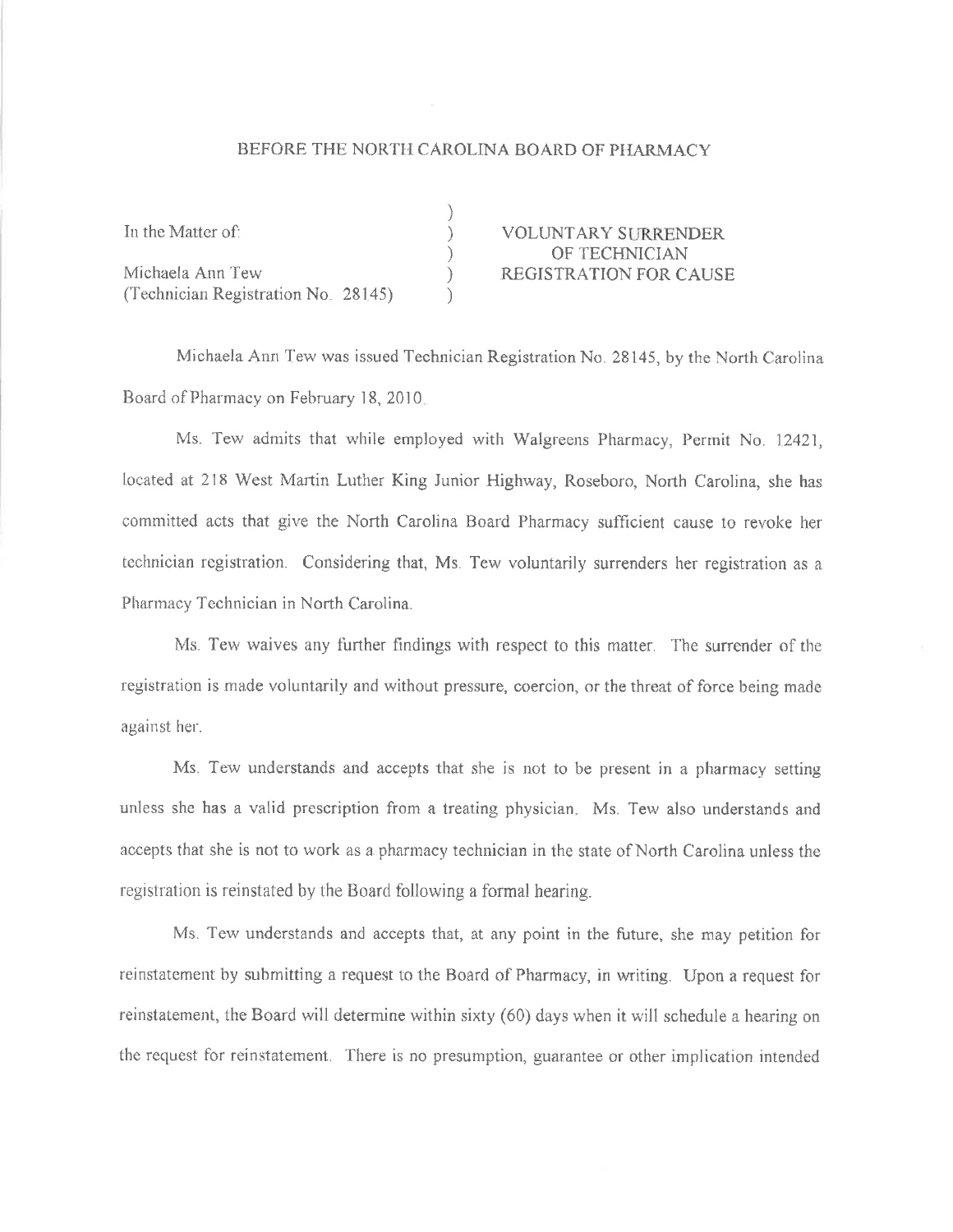within this document that the Board will reinstate the registration. The decision will be made by the Board based on consideration of all available evidence presented at a formal hearing before the Board. The registration will not be returned until and unless the Board issues a reinstatement order after any formal hearing.

This the  $\frac{3\omega}{\omega}$  day of  $\frac{MAY}{}$ , 2016. Michaela Ann Tew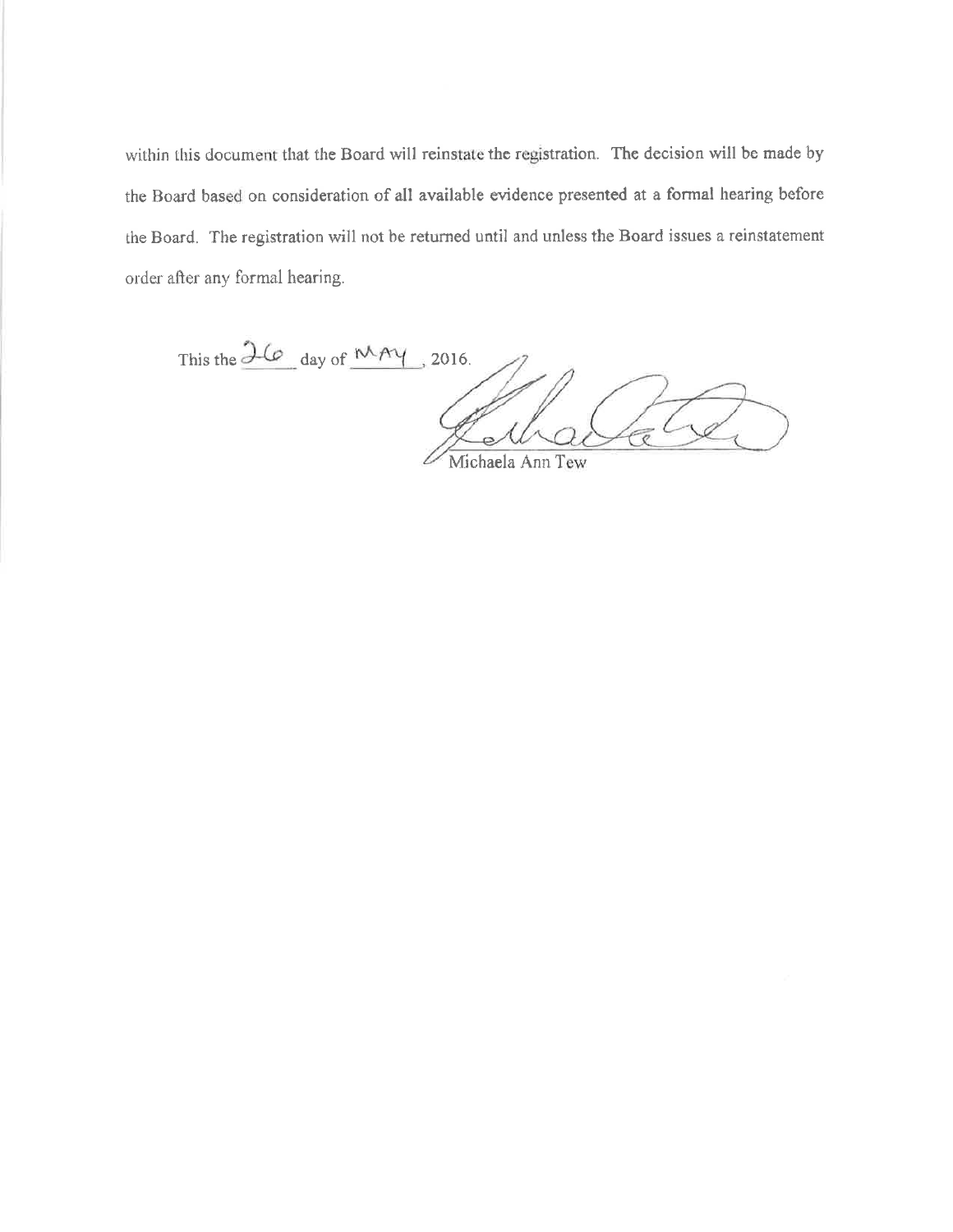## **CERTIFICATE OF SERVICE**

The undersigned hereby certifies that on the  $\frac{\partial \ell \partial z}{\partial x}$  day of  $\frac{\partial \ell \partial z}{\partial y}$ , 2016 a copy of this Voluntary Surrender, Registration No. 28145, was served upon Respondent Michaela Ann Tew.

tebrano

Maria Fabiano Investigator NC Board of Pharmacy